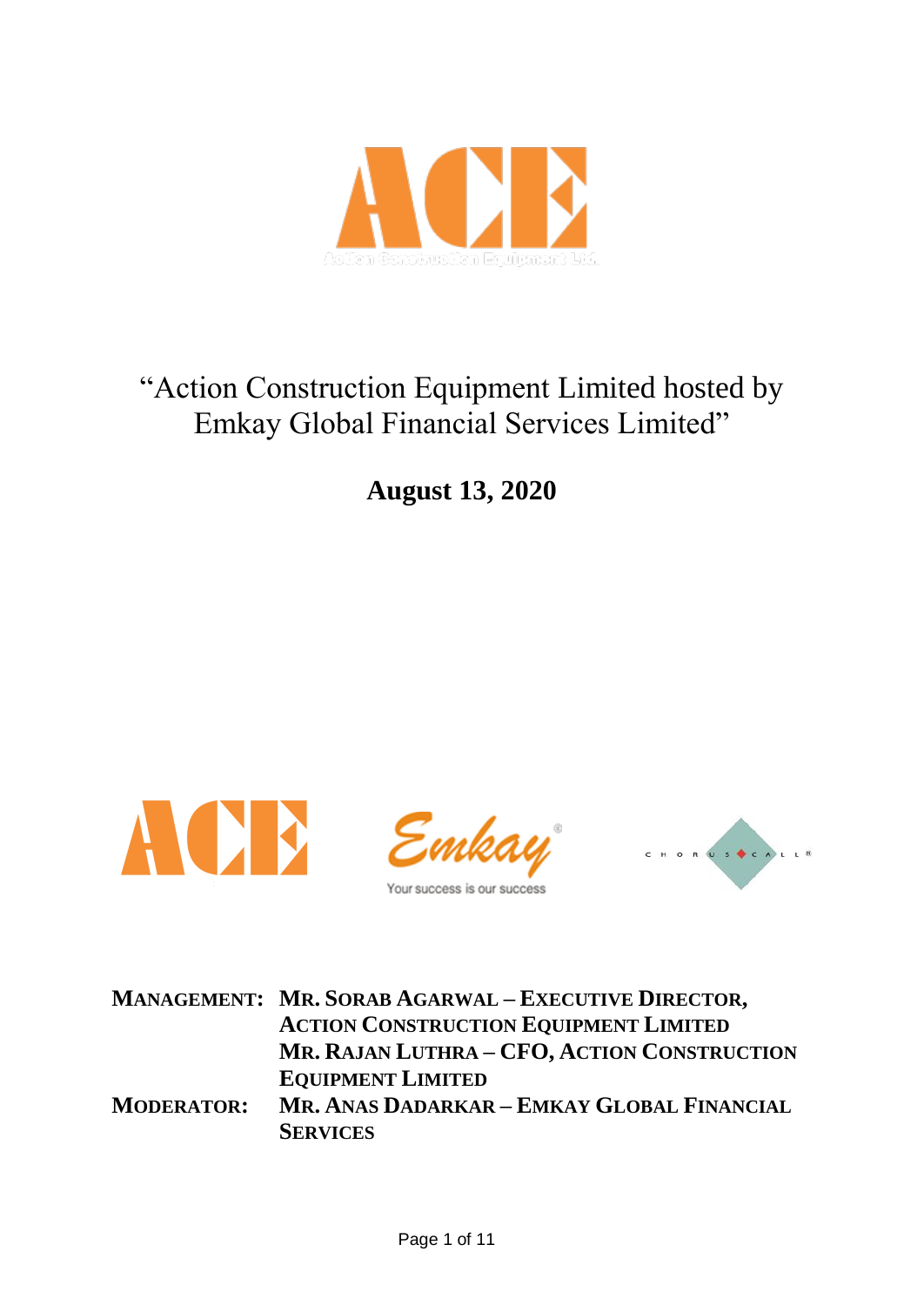

- **Moderator:** Ladies and Gentlemen, Good day and welcome to Q1 FY21 Earnings Conference Call of Action Construction Equipment Limited hosted by Emkay Global Financial Services Limited. We have with us today Mr. Sorab Agarwal – Executive Director and Mr. Rajan Luthra – CFO. As a reminder, all participant lines will be in the listen-only mode and there will be an opportunity for you to ask questions after the presentation concludes. Should you need assistance during the conference call, please signal an operator by pressing "\*" and then '0' on your touchtone phone. Please note that this conference is being recorded. I now hand the conference over to Mr. Anas Dadarkar of Emkay Global. Thank you and over to you, sir.
- **Anas Dadarkar**: Good evening everyone. I would like to welcome the management and thanks them for giving us this opportunity to host the first quarter FY21 Results Earnings Call. I would now hand over the call to the management for their opening remarks. Over to you, sir.
- **Sorab Agarwal:** Good evening everybody. I am Sorab Agarwal this side. All of us are currently dealing under the ill effects of COVID which has caused a lot of pain and disruptions here and there even in businesses. Our topline for Quarter 1 has been adversely affected due to the lockdown and slump in the market conditions, but the overall sentiment and business quantum has started improving since July 2020 which is good news and we are definitely looking at a better Quarter 2 as compared to Quarter 1 of FY21. During the last quarter, we have taken all possible liquidity conservation and cost control measures to minimize the effects of reduced revenues which we have already faced in the last quarter and hence this quarter again will be some reduction in revenue. But unfortunately despite our best efforts, we did suffer a loss in the last quarter being the first ever in the history of our company.

We witnessed a 67% degrowth in our revenues on quarter-on-quarter basis and about a 65% degrowth on year-on-year basis. Even in this tough situation of 67% revenue degrowth we were able to remain EBITDA positive at the rate of 2.4% as compared to 8.5% on quarter-onquarter basis. We did suffer loss at PBT levels to the tune of around 4 crore 31 lakhs versus a profit of around 18 crores 27 lakhs in Quarter 4 of financial year 20. As mentioned earlier business has definitely started gaining some traction from the month of July onwards and we are hopeful of reaching 65% to 70% revenue levels as compared to last year average sales within Quarter 2 of the current year. We have been able to successfully lower down our breakeven levels which will ensure that the company remains profitable even at reduced revenue levels.

The economy we feel it is still in uncharted territories but going forward we should be able to attain at least a 70%, 80% of last year average revenues from Quarter 3 onwards. Owning to the increase in infra activities with ending of monsoon and availability of migrant labor. As conveyed earlier, we have undertaken all possible measures to remain in the black on full year basis and still continue to work on the same that is it from the opening comments.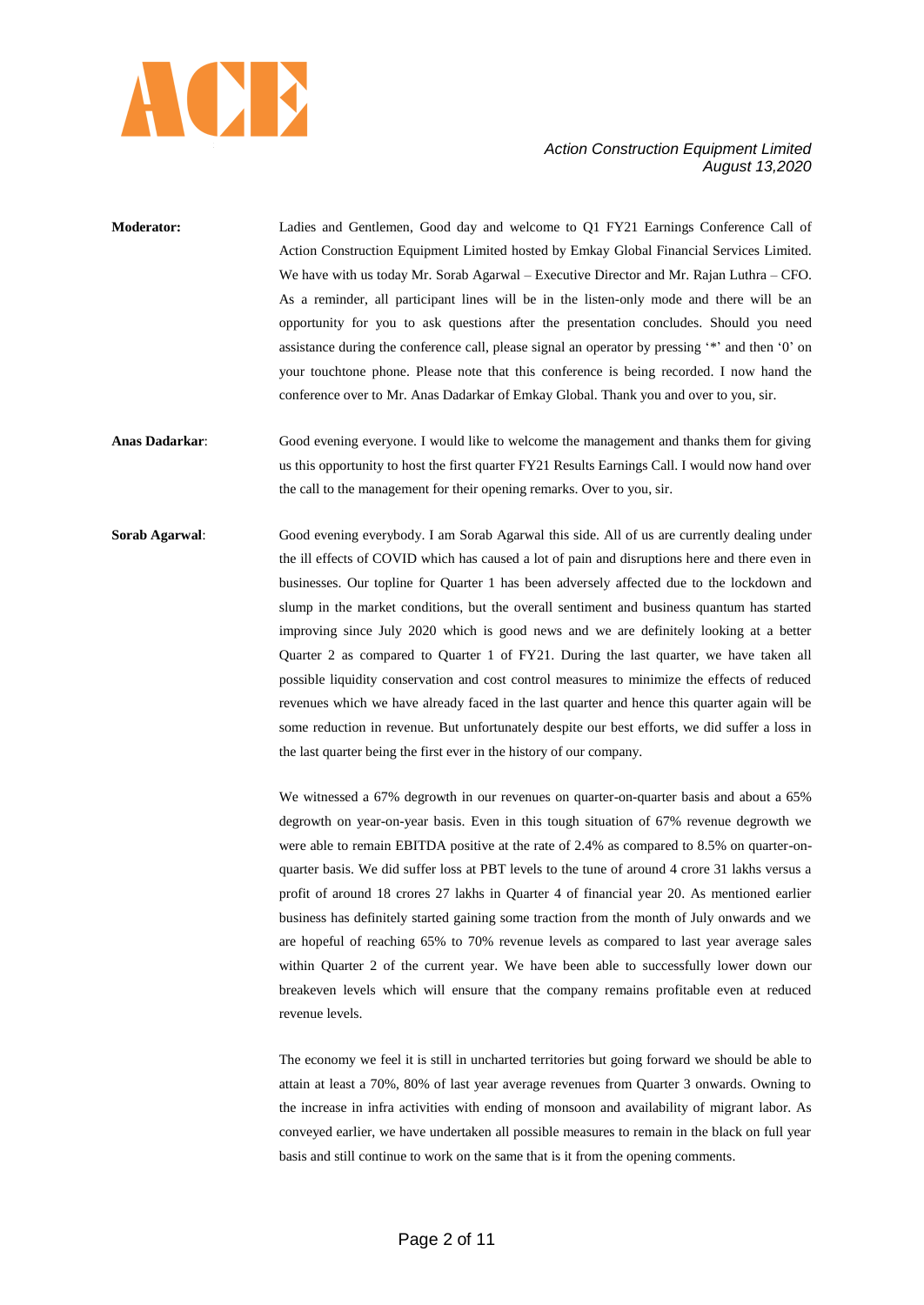

- **Moderator:** Thank you very much. We will now begin the question and answer session. The first question is from the line of Anas Dadarkar.
- **Anas Dadarkar**: Can you give us the number of units for this quarter as compared to the last quarter the way you give it for every quarter?
- **Rajan Luthra:** The pick and carry crane is 280 numbers, mobile tower crane is 2 fixed tower crane 8, 1 crawler crane, 382 tractors, 41 backhoe loaders, 83 fork lift, 1 compactor, 8 truck mounted cranes, 22 harvesters, 266 rotavator and 3 pilling rigs. So just for everybody sake the quarter numbers are not comparable as compared to corresponding quarter or last quarter keeping in with the COVID-19 and so apples and apples are not same similar in this quarter so these are the numbers and we had a first month to the totally lockdown so it did not happen very minor. It has started picking on the June onwards only.
- **Moderator**: Thank you. The next question is from the line of Rajiv Maheshwari from Raj Investment. Please go ahead.
- **Rajiv Maheshwari:** Just wanted a quick question in terms of I saw the numbers the agri equipment and the road construction figures are looking fine, but what was more visible in the crane the pick and carry crane segment, so just wanted because that is a bread and butter of the entire sales, so just wanted to know any analysis you guys have done where the sale has fallen to around 50 crores for the quarter and another question which I see going ahead what is the percentage of normality which we have already reached in the current month of July and the half of August?
- **Sorab Agarwal:** With respect to yes we definitely did miserably in cranes and we are down about close to 76%, 77% in the first quarter. Construction equipment and tractor segment of ours in both these segments our market share is quite minuscule as compared to the overall market size. So even though for example construction equipment in the market size was squeezed, but still we were able to manage some basic numbers in the month of May and June or April was practically NIL because everything was in lockdown. Tractor market really did not take a hit on the contrary last one or two months have been good. So that is how we were able to take we still have some hit in the tractor segment, but it is reduced. Now for the second part of your question it seems that cranes are also falling in sink with other equipment lines of our other segments and July was not bad looking at the circumstances the way things were in the month of May and even in June. So and that is why we feel that in this quarter doing a 65% to 70% revenue level as compared to our last year average sale should be possible easily. It can only go up from 65% to 70%.
- **Rajiv Maheshwari**: So as of now for the maybe the 45 days we are already pretty 65% to 70% of the average sales what we did in last quarter?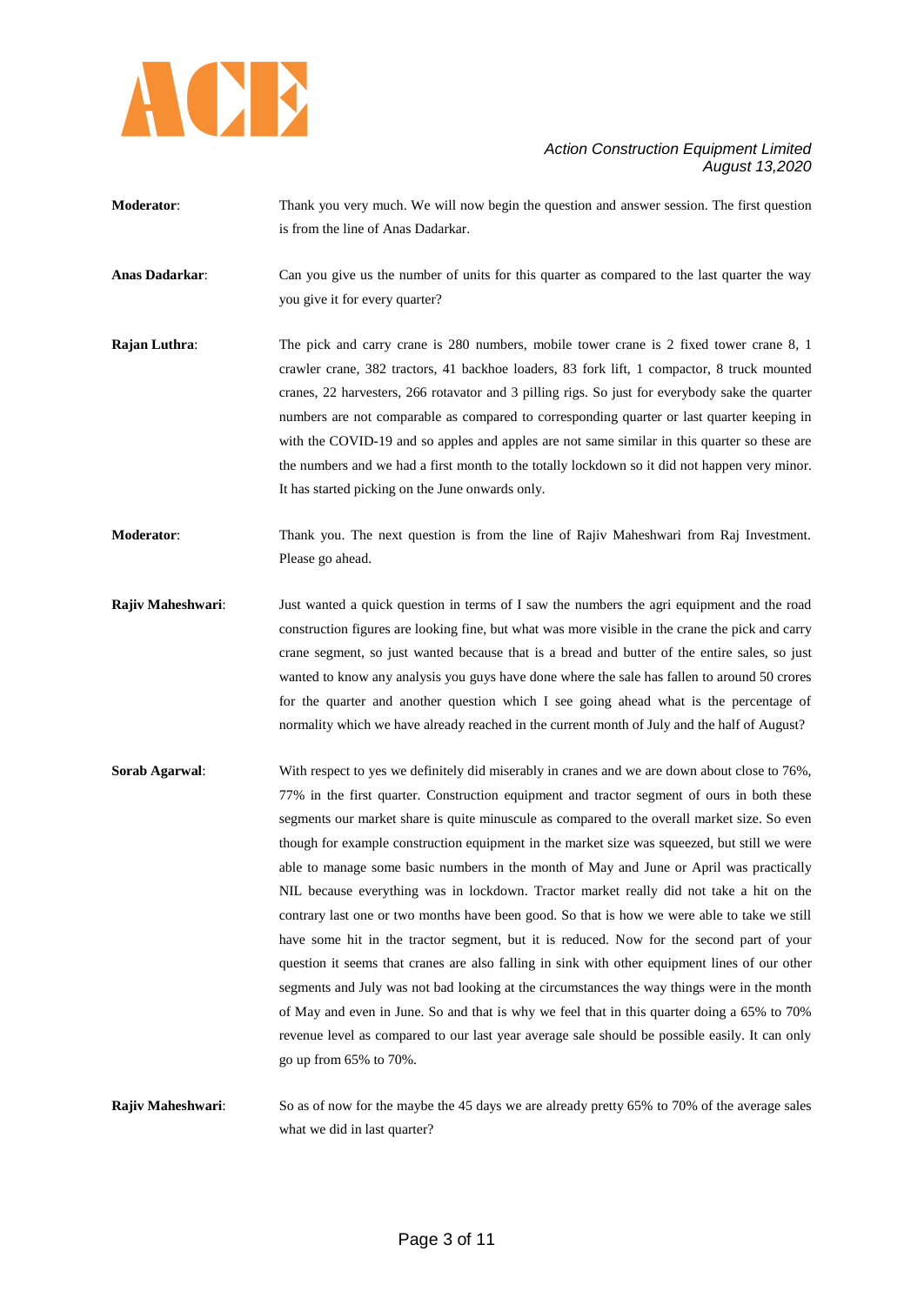

| Sorab Agarwal:    | I think the monsoon is in full effect so as soon as the monsoon starts to die down end of<br>August it will start to improve further.                                                                                                                                                                                                                                                                                                                                                                                                                                                                                                                                                                                                                          |
|-------------------|----------------------------------------------------------------------------------------------------------------------------------------------------------------------------------------------------------------------------------------------------------------------------------------------------------------------------------------------------------------------------------------------------------------------------------------------------------------------------------------------------------------------------------------------------------------------------------------------------------------------------------------------------------------------------------------------------------------------------------------------------------------|
| Rajiv Maheshwari: | So then I think it is a relatively good figure because what you had mentioned that we would be<br>reaching around 50%, 55% in the last concall?                                                                                                                                                                                                                                                                                                                                                                                                                                                                                                                                                                                                                |
| Sorab Agarwal:    | Yeah, that was in the month of June and everything seem to be sinking.                                                                                                                                                                                                                                                                                                                                                                                                                                                                                                                                                                                                                                                                                         |
| Rajiv Maheshwari: | Yeah, lots of uncertainties were also there at that time?                                                                                                                                                                                                                                                                                                                                                                                                                                                                                                                                                                                                                                                                                                      |
| Sorab Agarwal:    | As a matter of fact so many mini lockdown and city lockdowns have happened even in the last<br>one and half months which definitely have hampered to be very frank with you Bombay and<br>Pune is one of the big markets even Bangalore and Chennai. So they have been continuously in<br>and out of lockdown and mainly in the lockdown. So activities have still not restored to<br>anywhere near 50%, 60% also in these cities with respect to our business. So as things start to<br>further improve and people start already getting adjusted to this fear of COVID I am sure<br>going forward when some of the other major locations and markets which contribute to our<br>revenue start to wake up, things will definitely look even better from here. |
| Rajiv Maheshwari: | So these locations of Pune and Mumbai are they also impacting the raw material supply to the<br>plant or it is only for the finished good sales that is more?                                                                                                                                                                                                                                                                                                                                                                                                                                                                                                                                                                                                  |
| Sorab Agarwal:    | Bombay, Pune have definitely hurt us for some supplies which we get from Bombay region as<br>well and this Pune, Aurangabad this side also. So, we have remained hand to mouth for quite<br>some items from this region and it still continuous to be like that, but luckily they open and<br>they close, they open and they close. So in bits and pieces things are happening and we are<br>trying to manage as of now.                                                                                                                                                                                                                                                                                                                                       |
| Rajiv Maheshwari: | Just a quick question that how has exports picked up in this COVID times and after the open<br>up of the activities?                                                                                                                                                                                                                                                                                                                                                                                                                                                                                                                                                                                                                                           |
| Sorab Agarwal:    | See if you put it at the ratio of revenue it is quite similar to what it was happening. So that<br>means obviously it is also slow by about 65%, 70%, but on a whole year basis we feel that<br>whatever revenue we were able to do in this year which we anticipate that there can be<br>degrowth of anywhere between 30% to 35%. So I think as of now it seems that export will also<br>fall in the same sink of degrowth. We might be able to do little better may be increase our 6%<br>revenue share of exports to 7%, 8% maybe slightly higher, but it is too early to say anything on<br>that.                                                                                                                                                          |
| Rajiv Maheshwari: | And the final part is the impact on the hike of steel price because couple of companies have<br>taken the hike in last two months, so how did you see the effect on our working as such?                                                                                                                                                                                                                                                                                                                                                                                                                                                                                                                                                                       |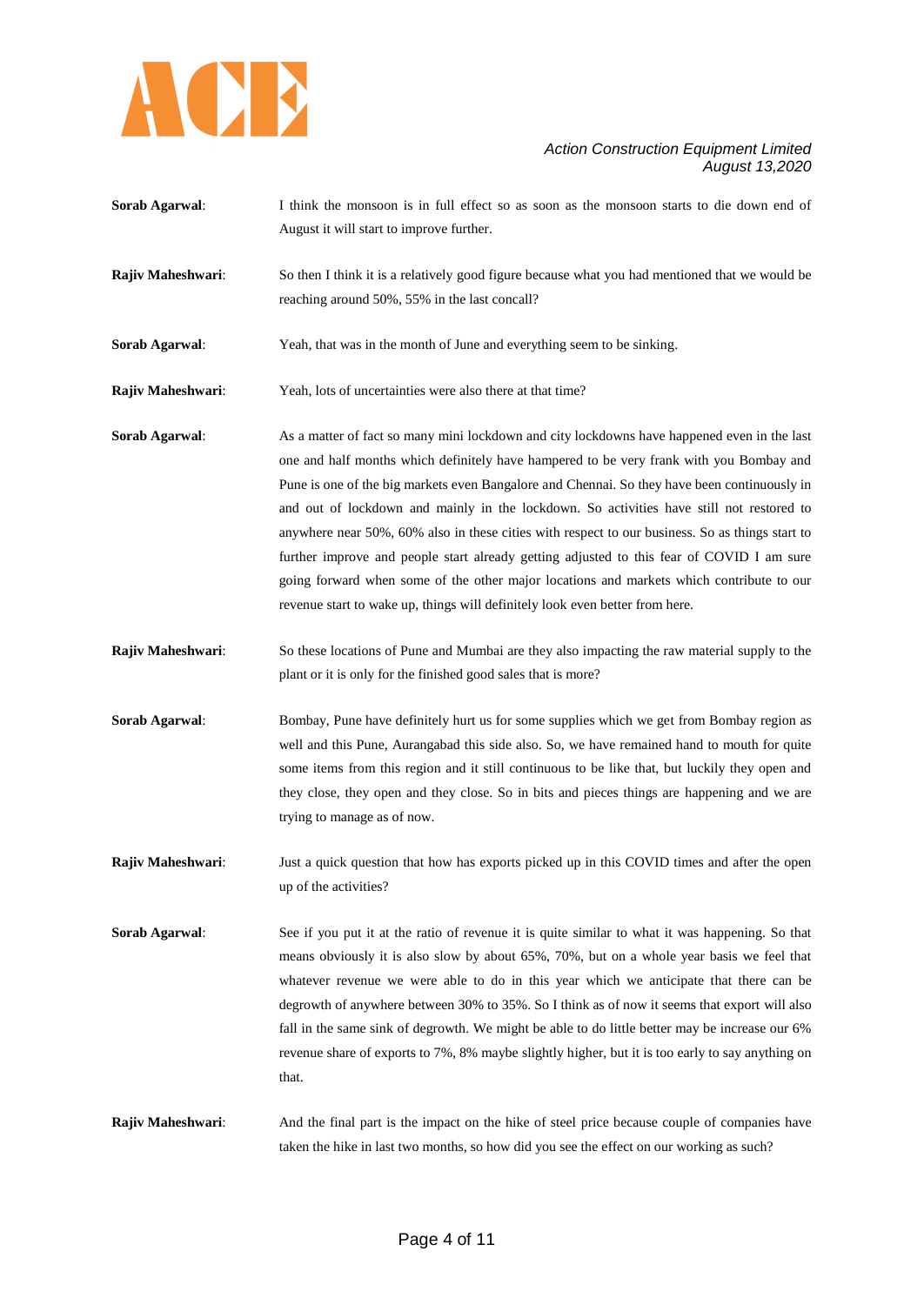

- **Sorab Agarwal:** Last time we were discussing that the steel prices have moderated a little and now they are nearly at pre COVID or even slightly higher than that. So I am sure some impact will come it comes generally to us with a lag of one or two months. So during this quarter as of now we are still maintaining it whatever steel we buy directly yes there is already some impact which will be utilized in whatever inventories we are carrying. So, yes if at all there is any price impact due to COVID and there is a respect to our consumption should be happening sometime end of September or October onwards.
- **Rajiv Maheshwari:** But from the economy perspective I believe it is a good thing that the prices are forming up then maybe demand is also picking up and when the steel prices are hiking you guys produce more what you told in the last call, so one way I think it is a sign of green shoots and improvement also?
- **Sorab Agarwal:** Yes, it is definitely a sign, but here I would say that also that at all the stockyards of the steel companies and most of the traders during COVID times and after that everybody I think was also working on inventory control and inventory reduction that is also a reason which has definitely caused some scarcity of especially slightly higher grade steel and abnormal sizes which is also adding a little fuel to the fire. So it is a mix of yes definitely something see because we have not reached pre COVID levels. So there is no reason for the steel prices to be forming up.
- **Rajiv Maheshwari:** So even I was surprised to find how come in these scenario steel companies are raising their prices maybe the China factor where things not getting?
- **Sorab Agarwal**: I think more to do with inventories which have been cleared off in May and June at the destination location here and there and coupled with but see eventually if we go in detail steel prices need to remain around the current prices for the steel companies to remain profitable. If it goes down by 10%, 15% then it is a bigger mess so it is okay that they are increasing a little, but I just hope unlike 2018 where steel prices just rocked it does not happen like that and it goes to 48, 50 without the demand going up that high.
- **Rajiv Maheshwari**: That was a one off case which impacted all the companies and just a quick question in terms of what I saw the reports of exports and Mahindra and all the tractor part is booming for these companies, so what is the strategy which we guys are taking up in terms of pushing our tractor in the market because it is again a high margin service line so what is the take on that?
- **Sorab Agarwal:** There are two aspects to this I am sure that we will definitely increase our revenue from our agri segment in this year maybe to the tune of at least 10%, 15% if not more and apart from that if you look at even the quarter results which was definitely on a much smaller number and you would see that our profitability there is only improved even with lower number. So we are doing a lot of work as of now to ensure that at EBITDA or EBIT levels we do a 8%, 10%, 12% and then start focusing on increasing the numbers because of the last so many years we have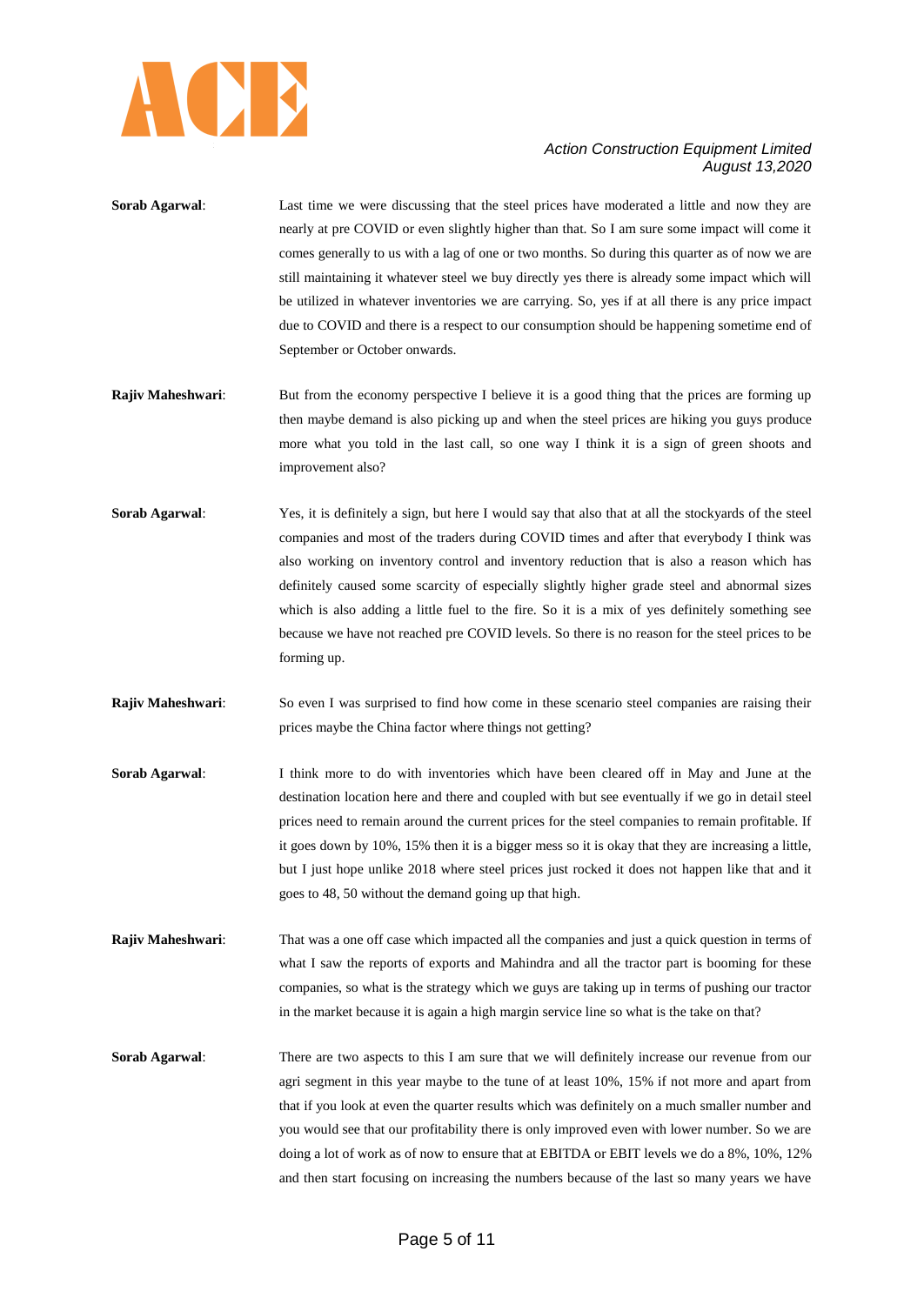

been trying to increase the numbers and on the counter of that is not making any profit impact the business. So right now our focus is to make profit and then increase numbers, but in this scenario I am hopeful like I said about 10% increase should happen this year but definitely with profitability in place. So next year again we will try and take some leap and jump and see if we can increase our numbers drastically or not, but as of now the focus is to work on the profitability part.

- **Rajiv Maheshwari:** I think it should happen seeing the rural demand and the rural things and all picking up I think maybe we push something more on the rural side on the tractor side then I think let us hope it goes fine.
- **Sorab Agarwal:** I agree Tier 2 cities, Tier 3 cities and rural has again where construction equipment is happening Tier 1 has been more or less dead to be very frank with you.
- **Moderator**: Thank you. The next question is from the line of Sanjay Dam from Old Bridge Capital. Please go ahead.
- **Sanjay Dam:** Sir, one question I have at the end of FY19 that was a good year, so at the end of FY19 the addressable space that we have in cranes and construction equipment, how large were these two segments the product categories where we are present?
- **Sorab Agarwal:** If we talk of the numbers, I think cranes was close to about 9,000 to 10,000 units they might be little here and there. The cranes was close to about 9,000 to 10,000 units and for construction equipment it was close to about 40,000 units.
- **Sanjay Dam:** So if we convert it through the value that would be?
- **Sorab Agarwal:** See for cranes it was a good year for us and like I said we did I think 62%, 63% market share in that year so we would have done close to about 6,300 machines. So each multiplied by about a 13 lakh, 14 lakh so that is the size of crane. So crane market is about 1,300 to 1,400 crores which was in 2019 and for the other side you can multiply it by 17 or 18 so 18 into 4 it is about a 7,000, 8,000 crores.
- **Sanjay Dam:** So 7,000, 8,000 crore was construction equipment and 1,300 crore of cranes?
- **Sorab Agarwal**: Yes addressable because construction equipment is much bigger because we do not do Excavators and all addressable I mean where we are what we are doing.
- **Sanjay Dam:** So roughly around 9,000, 9,500.
- **Sorab Agarwal**: Yeah but in cranes I have forgotten one thing you also need to put in place some crawler cranes, tower cranes and truck cranes and maybe this would be an additional 300, 400 crores,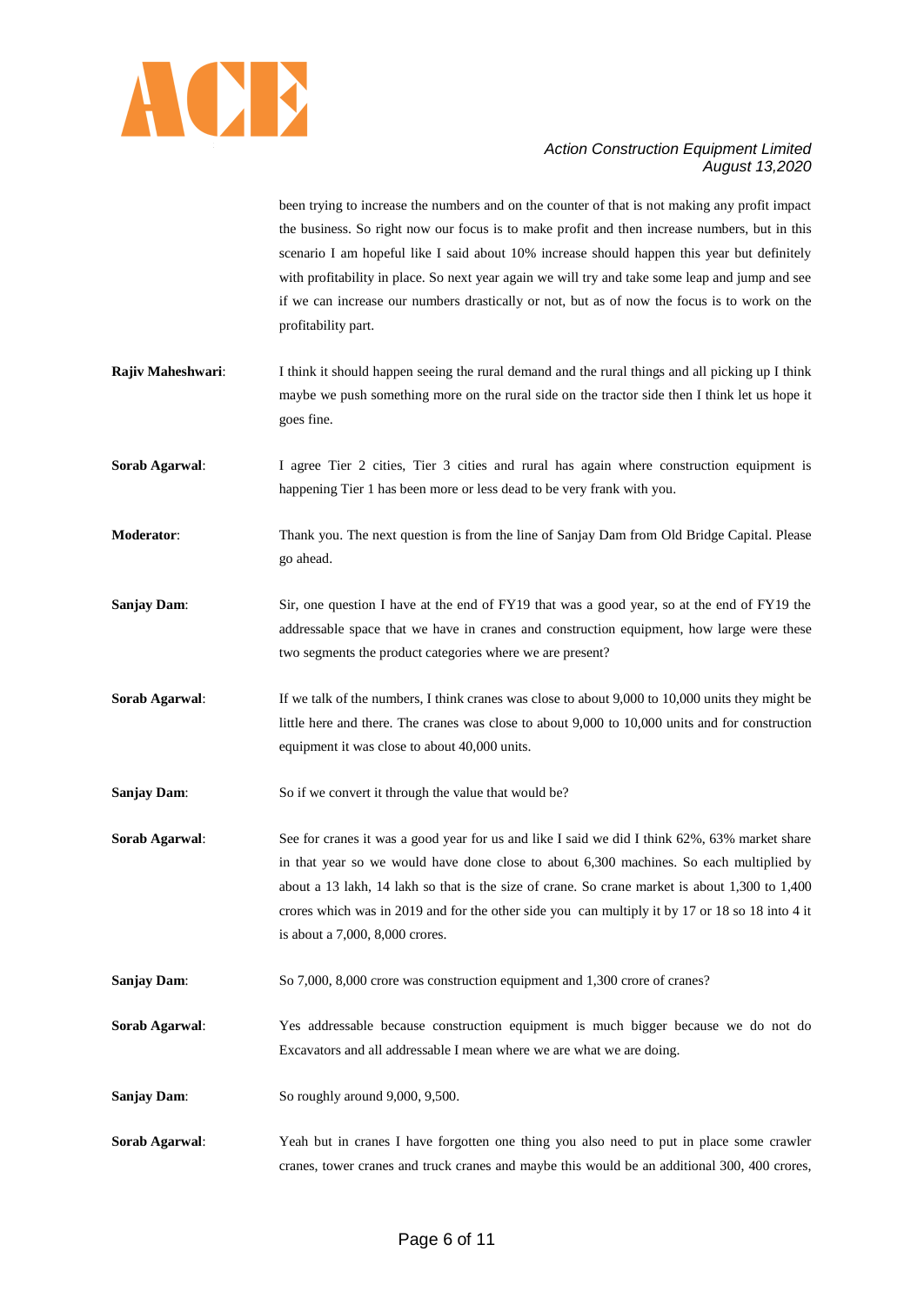

300 crores at least. So the crane segment all types of cranes put together will go to maybe 1,600, 1,700 crores a little plus minus here and there addressable.

**Sanjay Dam:** So roughly around say all put together cranes and construction equipment about 10,000 crores?

**Sorab Agarwal:** Yeah 9, 000 to 9,500 crores.

**Sanjay Dam:** And the way we are positioned now and suppose we go back to I mean we will go back to normalization at some point in time, so you keep on talking about launching new product lines and some new staff would that expand addressable space meaningfully?

**Sorab Agarwal:** See currently what we are looking at whatever products we have brought in and what is in the pipeline is to further improve, upgrade or add to the existing market let us say the addressable size are revenue we were talking about, but yes we are about to bring in maybe over the next six, seven months a different type of machine which nobody manufactures in India, but there I would say the addressable space is as of now put together hold a new machine is about 250 to 300 crores so which is currently being dealt by only by imports I would 40%, 50% is new machines and balance would be about the used machines which are coming into the country. So we are about to enter into that space if everything goes well within this financial year.

**Moderator**: Thank you. The next question is from the line of Arvind Joshi from Bateleur Advisors**.** Please go ahead.

**Arvind Joshi**: I had a few questions on some broad topics I wanted to understand your reading on the Chinese impact on our portfolio currently I think only our pilling machines were coming from China other than that I think most of our portfolio was largely inhouse right?

**Sorab Agarwal**: Yes most of everything we do is done in India around 8 months, 10 months back about year back whenever we had tied up with this one of the leading companies there to sell pilling rigs in India because they are not manufactured in India and apart from that we do not anything from China. We have components imports here and there from China, but in the last one and half two months we have already started working on alternates within India and from other countries.

- **Arvind Joshi**: So you see our product mix changing a little bit considering the changed opportunity and the landscape that now so much wider with some import restrictions coming on Chinese product probably Sany and Liugong also coming under some pressure you feel additional opportunities in the market what is your call on the development?
- **Sorab Agarwal**: Yes, definitely see what China had done for example Sany or XCMG or Zoomlion but especially Sany. So there were these truck crane market they had practically squeezed Tractors India Limited by bringing these truck cranes at lower prices and offering one or two year credit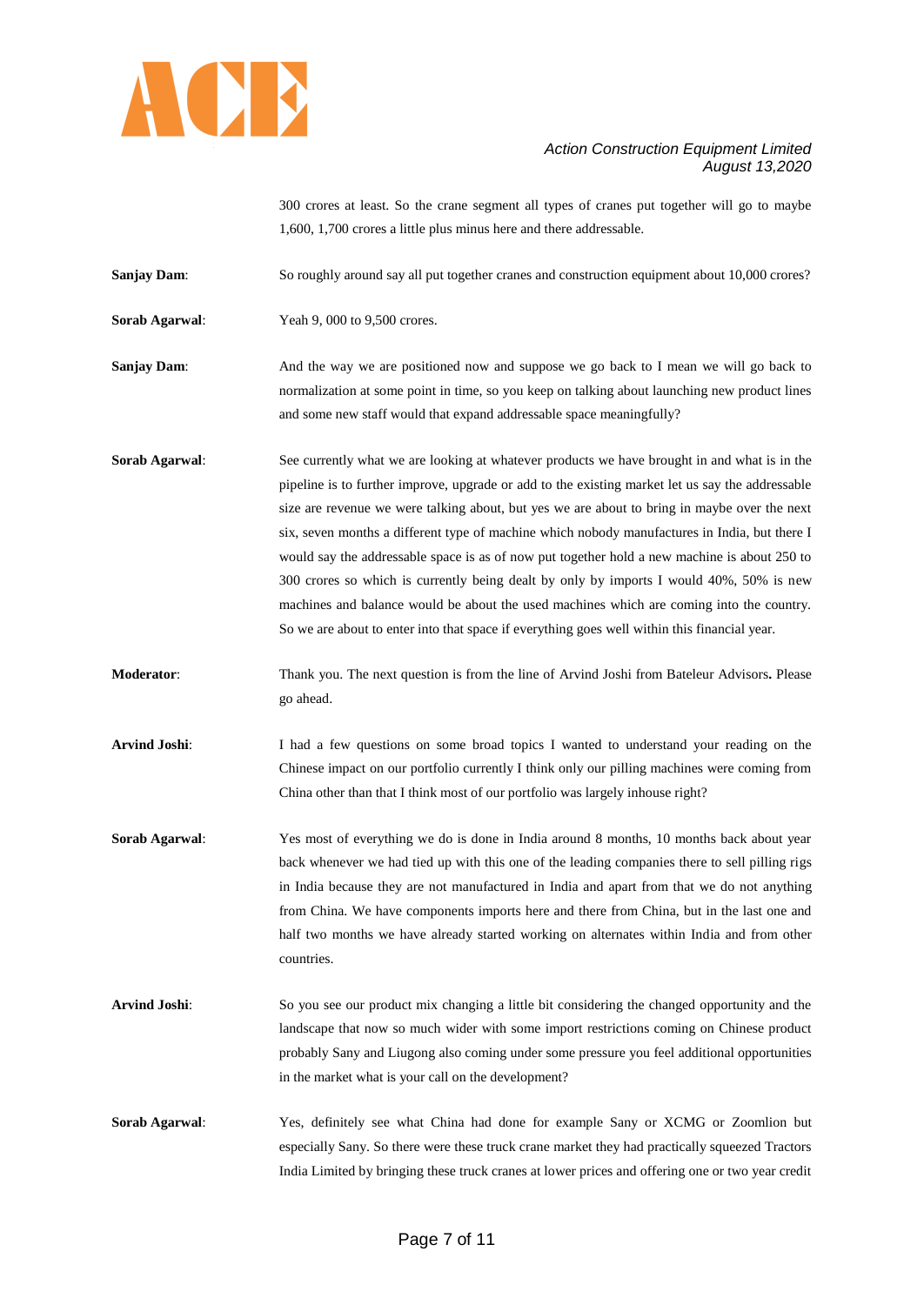

which obviously Tractor India Limited India cannot do because one year credit would mean 8% to 10%. So they had definitely started seeing and we have also entered into this big space truck cranes in the last one two years. So I do see that there is definitely a negative sentiment in the market with respect to the Chinese products and I cannot say with certainty that most of us will stick to that, but at least a 30%, 40%, 50% will not want to buy Chinese if they are restricted or not which sentiment I can already see let us say about a 40% 50%. So this will definitely add some benefit to our truck crane sales where we are in inception stage you just come out with the entire self-propelled range only about last year as well TIL will benefit because of this and see LiuGong practically not been causing any harm to us if you talk as such, but yes they do sell some motor graders and obviously that will definitely go down so obviously some benefit will come to us, some will go to caterpillar or wherever, but yes for the loader segment where LiuGong did start to sell some numbers. I am sure Tata and L&T equipment division will definitely gain on account of this.

- **Arvind Joshi**: And also there has been talk of manufacturing capacities migrating to other locations like India where some Chinese people might want to come to India or the European or the Americans might want to get it manufactured in India considering a learning curve that we have gone through and also the large capacities that we now have, are there any likelihood chances of that materializing into some serious tieups for us to manufacture for the world?
- **Sorab Agarwal:** I am sure opportunities like this will crop up and there already are one or two in the pipeline here and there which time will only tell, but rather than complete equipment which I feel because see already most of the multinationals of the world in construction equipment segment whether it is Komatsu, whether it is Kobelco, whether it is Hitachi they are all in India or whether it is Caterpillar. So most of them are already in India, but one thing is for sure that definitely for higher end machines and Excavators and lot of other things a lot of components were still being imported from China because of the cost parity and to be very frank with you in the last one and half two months when we have started relooking at the components that we import which started 5, 10 years back looking at the cost or let us say the quality advantage or whatever that was there. We are very surprised that now they are not as competitive as they were seven, eight years back and there was a thrust from Malaysia and even from Europe they are ready to match the cost.
- **Arvind Joshi:** And what about our domestic capabilities matching cost and matching quality?

**Sorab Agarwal:** Domestic capacities even better we actually found some of them to be cheaper of better quality in India which you were not looking out for within last three, four years.

**Arvind Joshi**: My other question was on this Swadeshi or Atma Nirbhar Bharat and all that you have been talking, so in that context how does our defense footprint place us we had some ancillary work to do for defense, so any chances of extending the footprint in that?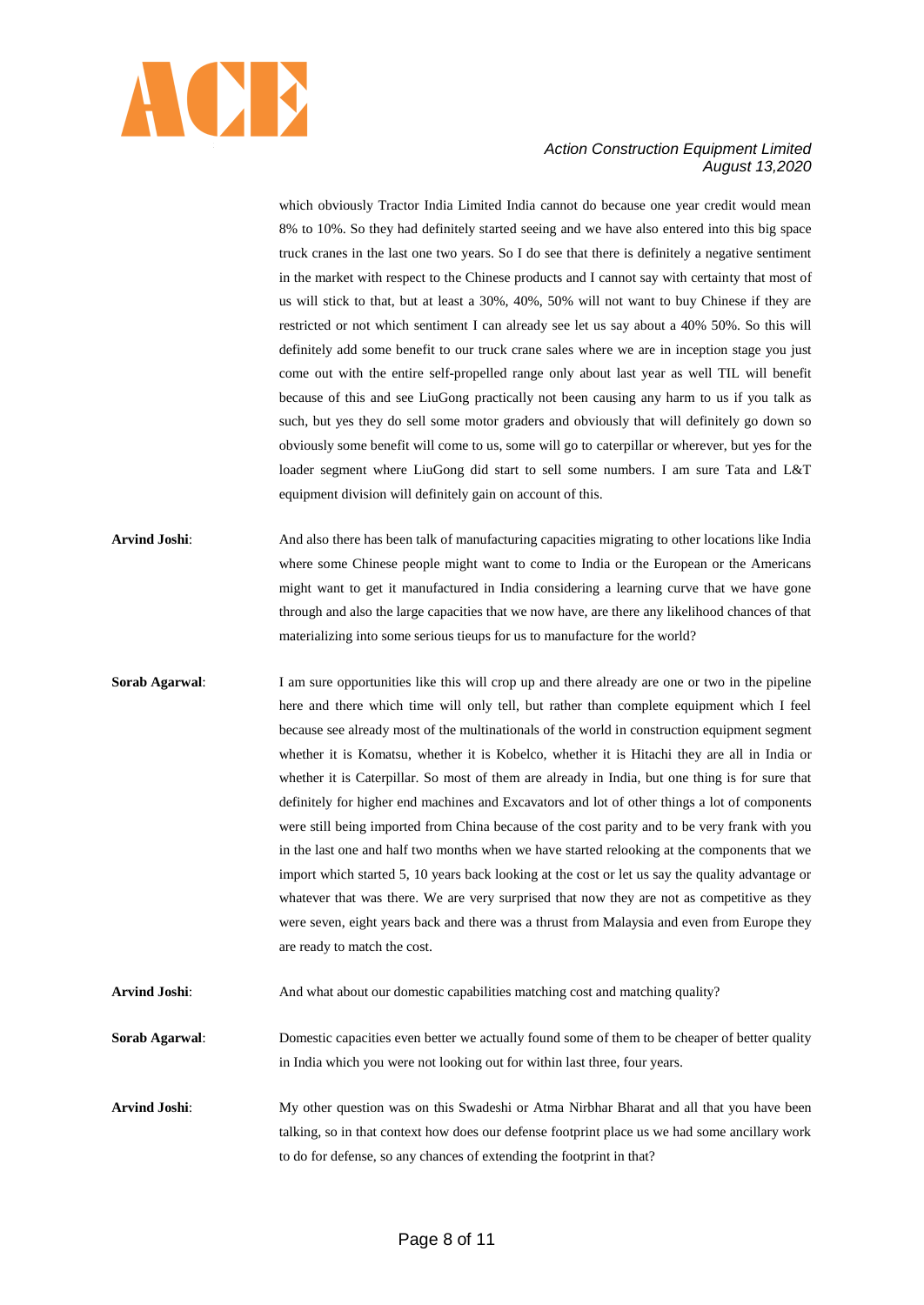

**Sorab Agarwal:** Yes see last five, six years we have been trying and doing a lot of things and also spending a lot of money into R&D and developing machines here and there for the army, but fortunately unfortunately the system and the procurement processes and way litigations are in our country it was a very slow process and somebody get in with some litigation at the last minute when you are getting the order or something, but I am sure things will improve quite a lot and only in the last one and half months we have seen under I am forgetting what the army calls it you know some emergency procurement type of provision they have I am forgetting the technical word for that. So under which they want to buy cranes all of a sudden and types of cranes which they are never buying earlier because now they realize that they need equipment to be there at site and not just planning it for 10 years and then not buy it. So yes, definitely things have started moving let us hope it also translates into actual business as soon as possible.

- **Arvind Joshi**: And my last question was you have almost all the top contractors as your customers, how do you see the change in their mood over the last two, three months especially government being a little easy in giving the payment, NHAI being very liberal in the payments, the income tax refund have also started coming, do you see a slightly more upbeat mood for them to add to their equipment banks or the machinery banks or general offbeat attitude improving a little bit or you feel just a little concerned about the overall ambience?
- **Sorab Agarwal:** See we work with everybody. So I would say there are two types healthy and unhealthy. Healthy I have always been bullish and were quite okay. Unhealthy are the way they were unhealthy or slow ones, but what I see is definitely leaving out hardcore road construction companies which are still continuing to do a reasonable amount of work and I am sure you will not see quite a dip in their revenues, but all other EPC companies are infra companies. I feel working only at 40% to 60% levels because this migrant labor problem and the monsoon which is going to start July onwards they have more or less delayed and postponed some or most of their sites till post monsoon.
- **Arvind Joshi**: Labor issues apart there was a major issue that the payments were not coming, so do you get a feel that the payment cycle has started improving in their favor because the migrant labor I think will definitely?
- **Sorab Agarwal:** Yes, I think it has started to normalize and NHAI especially in roads and all they are taking a lot of pain to make sure that the payments are released that has definitely started improving.
- **Arvind Joshi**: So that should provide some kind of tailwind to us also?
- **Sorab Agarwal**: Yes, it will definitely, and I feel that post September or you know within September things will also start to improve further. As there are lot of sites which are currently on hold will start to function either because of labor or because of monsoon. So what they have done is they have clubbed it. Labor was less and the monsoon in any case the work is slow. So they have just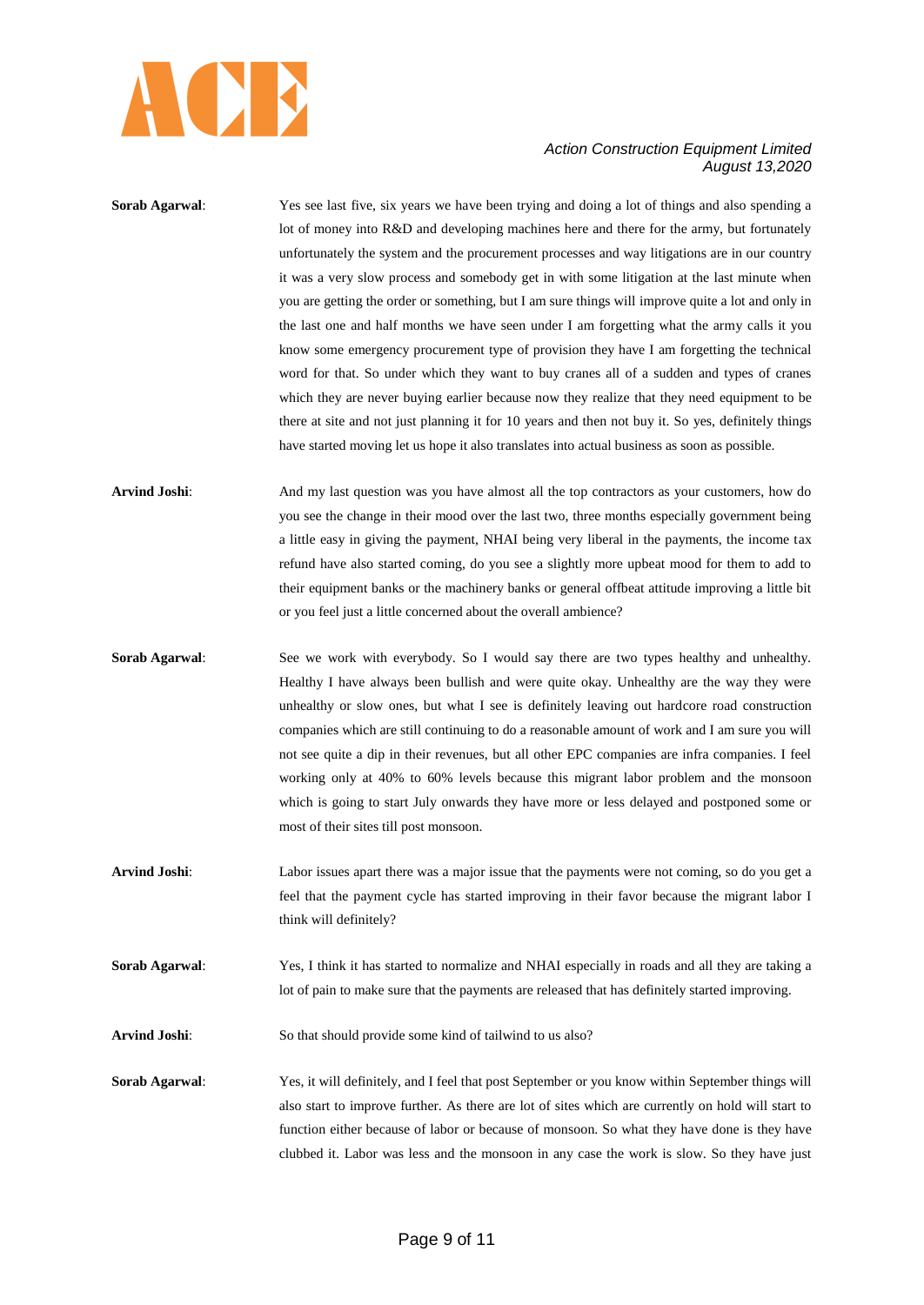

forgotten those sites for three, four months which will now start again in September and October mainly in September.

**Moderator**: Thank you. The next question is from the line of Pradeep Sethi from Axis Bank Capital Limited. Please go ahead.

**Pradeep Sethi:** My question is regarding your dependency on China, so we are quite dependent on China as of now, so looking to the current situation are we having some alternate for that?

**Sorab Agarwal**: We are not quite dependent on China I do not know from where you get that conception. We do imports certain components and certain things from China for which definitely throughout the world anywhere in India there are alternates we are already working on it and hopefully by October, November whatever small, big components maybe to the tune of 4%, 5%, 6% of this thing which we might be getting from there. I am sure 70%, 80% of them will be deleted from our list to get from China. So the work is already on process, we are not dependent on China I mean that is a misconception.

- **Moderator**: Thank you. The next question is from the line of Sandesh Shetty from PhillipCapital. Please go ahead.
- **Sandesh Shetty:** Sir, in the earlier one of the earlier quarters you said about multi activity crane, so looking at the improved sentiment so you do foresee any improvement in demand for this multi activity crane in the coming times let"s say 6 to 12 months?
- **Sorab Agarwal:** Pre COVID in the two quarters definitely traction was there on these multi activity cranes. There still continuous to be, but obviously everything is so slow that is also a little slow. They are game changing cranes, they will change the way we use cranes and work with cranes in India eventually. So I am sure going forward the things start to normalize which we are seeing that already in the current quarter it will be definitely better than last quarter and Quarter 3 should be at least 70%, 80% if not more. So things will start to improve even from those cranes for everything rather.

**Moderator**: Thank you. The next question is from the line of Yash Tanna an Individual Investor. Please go ahead.

**Yash Tanna:** We spoke about consolidation in the crane segment answer where we said that only four to five unorganized players now, so where are we on that point are we gaining more markets were there?

**Sorab Agarwal:** There are basically two big players we do about 60% to 63% market share and to be very frank with you we have taken it up to 65%, 66% in the last four months and there are two to three small unorganized players they hardly do anything. So I am sure one or two of them will get